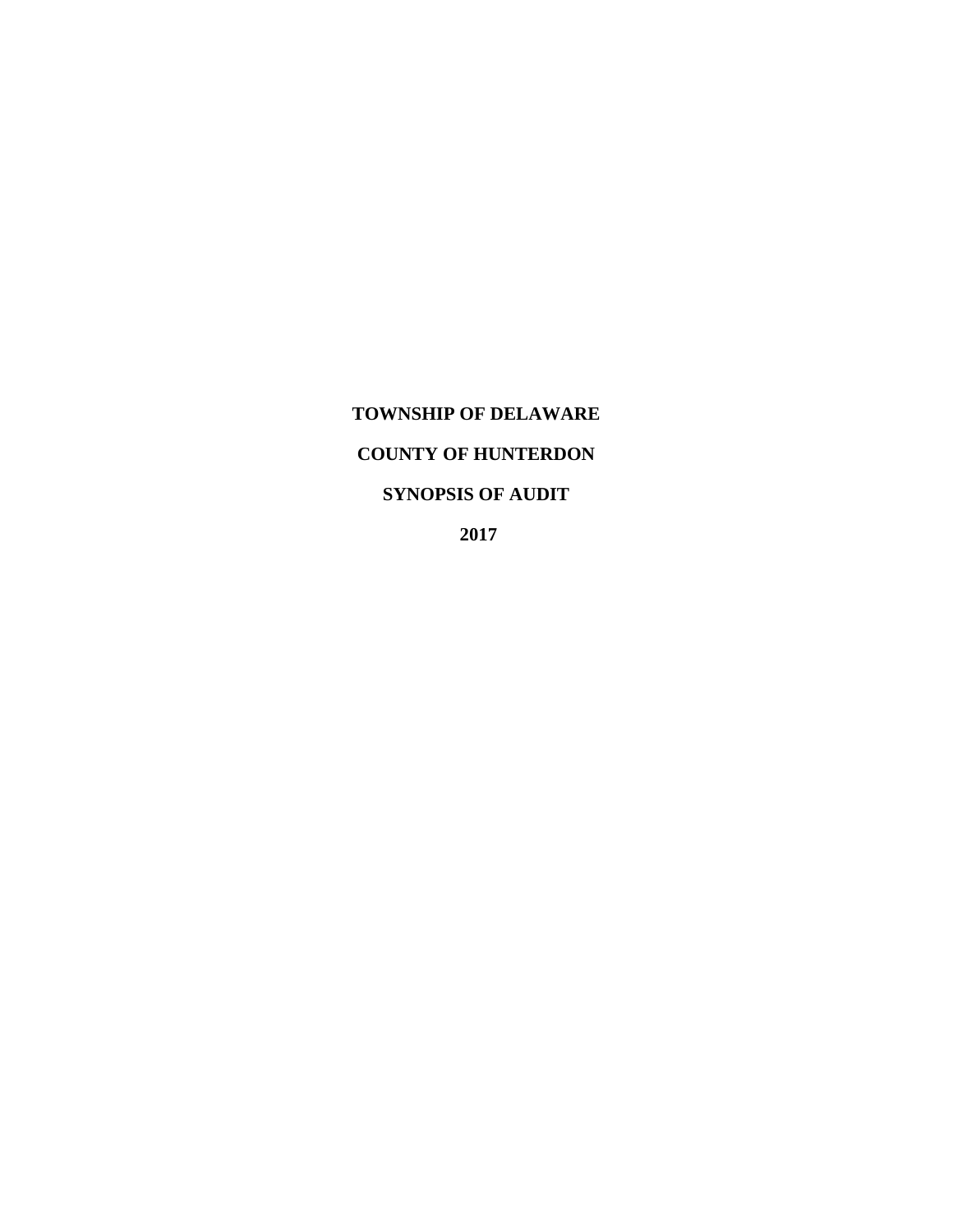## **TOWNSHIP OF DELAWARE Summary of Synopsis of Audit Report for Publication**

Attention is directed to the fact that a summary or synopsis of the audit report, together with the recommendations, is the minimum required to be published pursuant to NJSA 40A:5-7.

Synopsis of the 2017 Audit Report of the Township of Delaware, County of Hunterdon as required by NJSA 40A:5-7.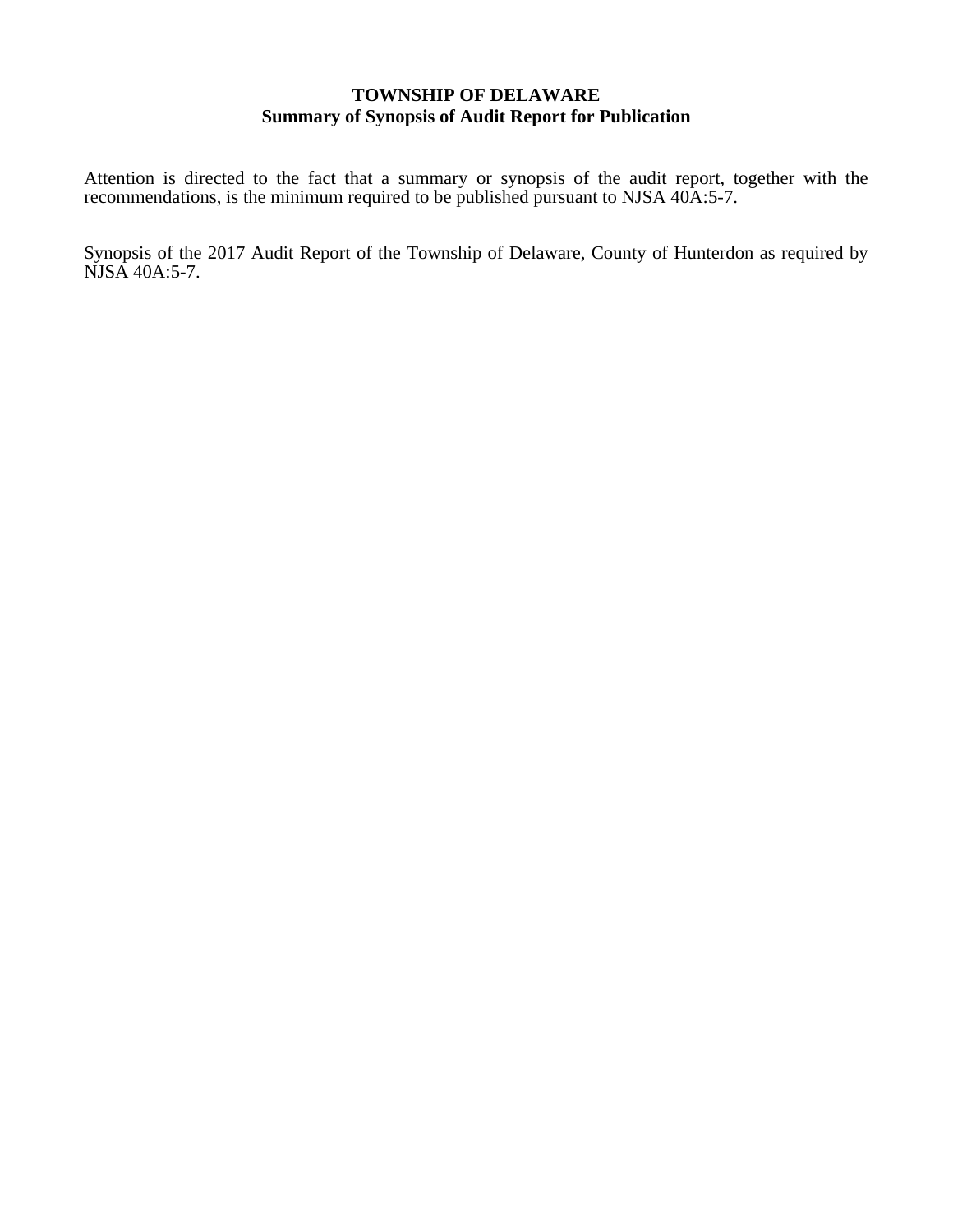## **TOWNSHIP OF DELAWARE Combined Comparative Balance Sheet - Regulatory Basis For the Year Ended December 31,**

|                                                                                                      |               | 2017                              | 2016          |                                 |  |  |
|------------------------------------------------------------------------------------------------------|---------------|-----------------------------------|---------------|---------------------------------|--|--|
| Assets                                                                                               |               |                                   |               |                                 |  |  |
| Cash and investments                                                                                 | $\mathcal{S}$ | 9,251,105                         | \$            | 6,617,406                       |  |  |
| Taxes and liens receivable                                                                           |               | 317,013                           |               | 417,769                         |  |  |
| Accounts receivable                                                                                  |               | 294,527                           |               | 252,601                         |  |  |
| Deferred charges                                                                                     |               |                                   |               |                                 |  |  |
| Current fund                                                                                         |               | 2,389                             |               |                                 |  |  |
| <b>Trust funds</b>                                                                                   |               |                                   |               | 4,031                           |  |  |
| General capital fund                                                                                 |               | 9,449,671                         |               | 8,018,571                       |  |  |
| Fixed assets                                                                                         |               | 6,240,049                         |               | 6,243,524                       |  |  |
| <b>Total assets</b>                                                                                  | æ.            | 25,554,754                        | $\mathcal{S}$ | 21,553,902                      |  |  |
| Improvement authorizations<br>Appropriation reserves and accounts payable<br>Bonds and notes payable | \$            | 2,209,380<br>173,266<br>7,945,000 | $\mathcal{S}$ | 264,774<br>237,918<br>7,402,000 |  |  |
| Reserve for open space                                                                               |               | 1,084,801                         |               | 1,361,358                       |  |  |
| Capital reserves                                                                                     |               | 166,490                           |               | 170,847                         |  |  |
| Other liabilities and special funds                                                                  |               | 2,837,589                         |               | 1,242,653                       |  |  |
| Losap reserve                                                                                        |               | 426,144                           |               | 348,998                         |  |  |
| School taxes payable                                                                                 |               | 3,422,197                         |               | 3,322,520                       |  |  |
| County taxes payable                                                                                 |               | 9,640                             |               | 10,905                          |  |  |
| Reserve for certain other assets receivable                                                          |               | 355,090                           |               | 433,517                         |  |  |
| Reserve for fixed assets                                                                             |               | 6,240,049                         |               | 6,243,524                       |  |  |
| Fund balances                                                                                        |               | 685,108                           |               | 514,888                         |  |  |
| Total liabilities, reserves and fund balances                                                        | S             | 25,554,754                        | \$            | 21,553,902                      |  |  |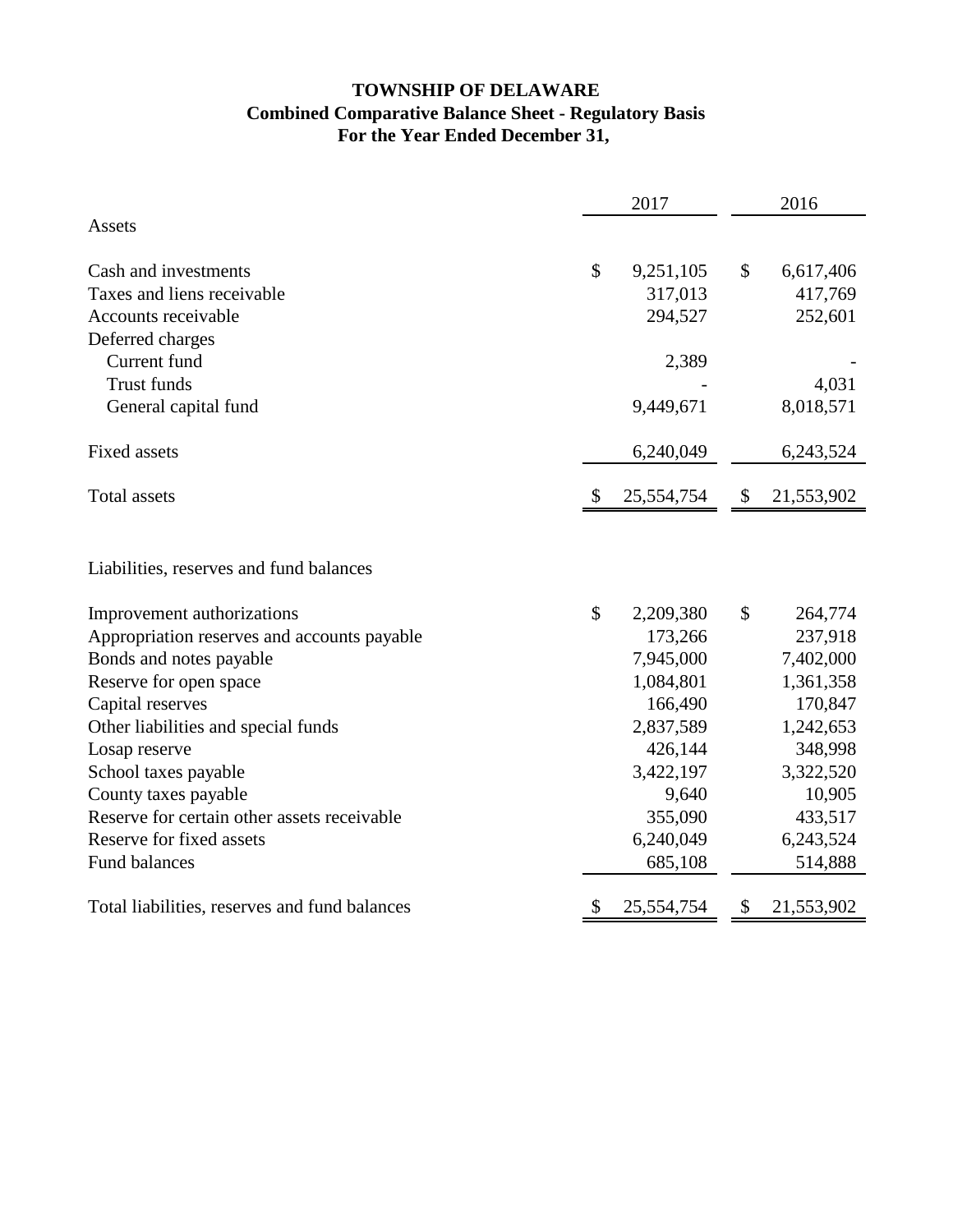## **TOWNSHIP OF DELAWARE Statistical Data Comparative Schedule of Operations and Change in Fund Balance - Regulatory Basis**

|                                                                                                                                                 |    | 2017                 |        |    | 2016               |        |  |
|-------------------------------------------------------------------------------------------------------------------------------------------------|----|----------------------|--------|----|--------------------|--------|--|
|                                                                                                                                                 |    | Amount               | $\%$   |    | Amount             | $\%$   |  |
| Revenue and Other Income Realized                                                                                                               |    |                      |        |    |                    |        |  |
| Fund balance utilized                                                                                                                           | \$ | 357,031              | 1.66   | \$ | 295,437            | 1.40   |  |
| Miscellaneous - from other than local property<br>Tax levied                                                                                    |    | 959,091              | 4.47   |    | 944,065            | 4.48   |  |
| Collection of delinquent taxes & tax title liens                                                                                                |    | 411,829              | 1.92   |    | 242,955            | 1.15   |  |
| Collection of current tax levy                                                                                                                  |    | 19,732,809           | 91.95  |    | 19,573,620         | 92.96  |  |
| Total income                                                                                                                                    |    | 21,460,760           | 100.00 |    | 21,056,077         | 100.00 |  |
| <b>Expenditures</b>                                                                                                                             |    |                      |        |    |                    |        |  |
| <b>Budget expenditures</b><br>Municipal purposes                                                                                                |    | 4,041,498            | 19.31  |    | 3,954,234          | 19.06  |  |
| County taxes                                                                                                                                    |    | 3,284,378            | 15.69  |    | 3,417,125          | 16.47  |  |
| Local school taxes                                                                                                                              |    | 8,343,502            | 39.86  |    | 8,093,499          | 39.01  |  |
| Regional school taxes                                                                                                                           |    | 4,752,864            | 22.70  |    | 4,803,517          | 23.15  |  |
| Municipal open space tax                                                                                                                        |    | 479,405              | 2.29   |    | 478,347            | 2.31   |  |
| Other debits to income                                                                                                                          |    | 32,798               | 0.16   |    | 2,000              | 0.01   |  |
| Total expenditures                                                                                                                              |    | 20,934,445           | 100.00 |    | 20,748,722         | 100.00 |  |
| Excess in revenue                                                                                                                               |    | 526,315              |        |    | 307,355            |        |  |
| Adjustment to income before fund balance<br>Expenditures included above which are by statute<br>deferred charges to budgets of succeeding years |    | 936                  |        |    |                    |        |  |
| Regulatory excess to fund balance                                                                                                               |    | 527,251              |        |    | 307,355            |        |  |
| <b>Fund Balance</b>                                                                                                                             |    |                      |        |    |                    |        |  |
| Fund balance January 1,                                                                                                                         |    | 501,390<br>1,028,641 |        |    | 489,472<br>796,827 |        |  |
| Less: utilization as anticipated revenue                                                                                                        |    | 357,031              |        |    | 295,437            |        |  |
| Fund balance December 31,                                                                                                                       | \$ | 671,610              |        | \$ | 501,390            |        |  |